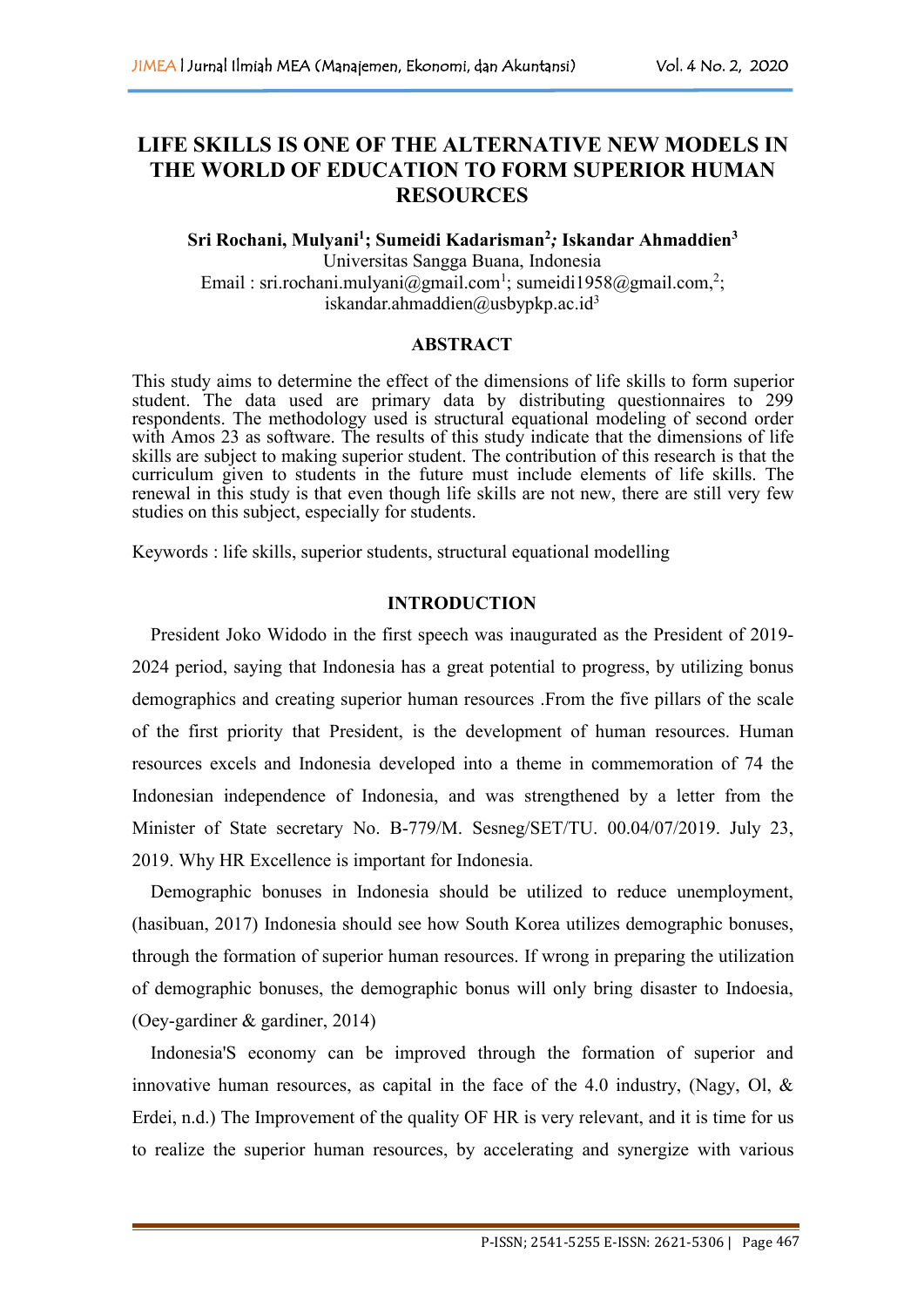parties. Discussing the superior human resources, certainly very related to the role of educational institutions, colleges, as producers of graduates, who are required to produce quality graduates, so as to support and realize the government policy, namely the development of superior human resources, (Series, 2018). Human resource management involves all management decisions and practices that directly affect their human resources (Sasangka, I., & Zulkarnaen, W. (2019:95). Nevertheless, colleges to produce superior human resources, are not easy. In general, the curriculum and lecturers function, only produce graduates who have the competence proven by the high Cumulative Achievement Index (IPK), while Life Skills that are part of the Soft Skills is noted.

In the millennial era, where digitisation has penetrated All The fields, demanding the existence of superior human resource, resulting from college graduates, life skills are more mainstream THAN IQ, to achieve a glorious future (Duckworth, 2018), and life skills will determine the success of a person in, (wurdinger  $& Rudolph, 2014)$ . Eight life skills to be built and owned by graduates, so graduates become the superior human resources in the millennial race. Life skills should be grown to students, including (1) Self Learning Skills, (2) Grit & Resiliency Skills, (3) Creative Problem Solving, (4) Personal Productivity Skills, (5) Mind Management Skills, (6) Professional Skills, (7) Digital Literacy Skills and (8) Money Management Skills.

Preliminary research on Life Skills, which involve 50 students of economics faculty, for undergraduate program (S1) semester 6 and Diploma three (D3) semester 4. The results are as follows.(Table 1-2)

From the preliminary research there is a problem showing that students do not have Life Skills, which is expected to be superior Human resources. The research aims to see the extent to which life skills have an influence on student achievement. The contribution and novelty of this research is because life skills are not something new but still very little research on it. This research can be a new model of education in the future so that the stakeholders can internalize the value of life skills in the education curriculum.

### **LITERATURE REVIEW**

Human performance will continue to evolve along with increasingly dynamic development and quality needs of human resources that can not be ignored, namely life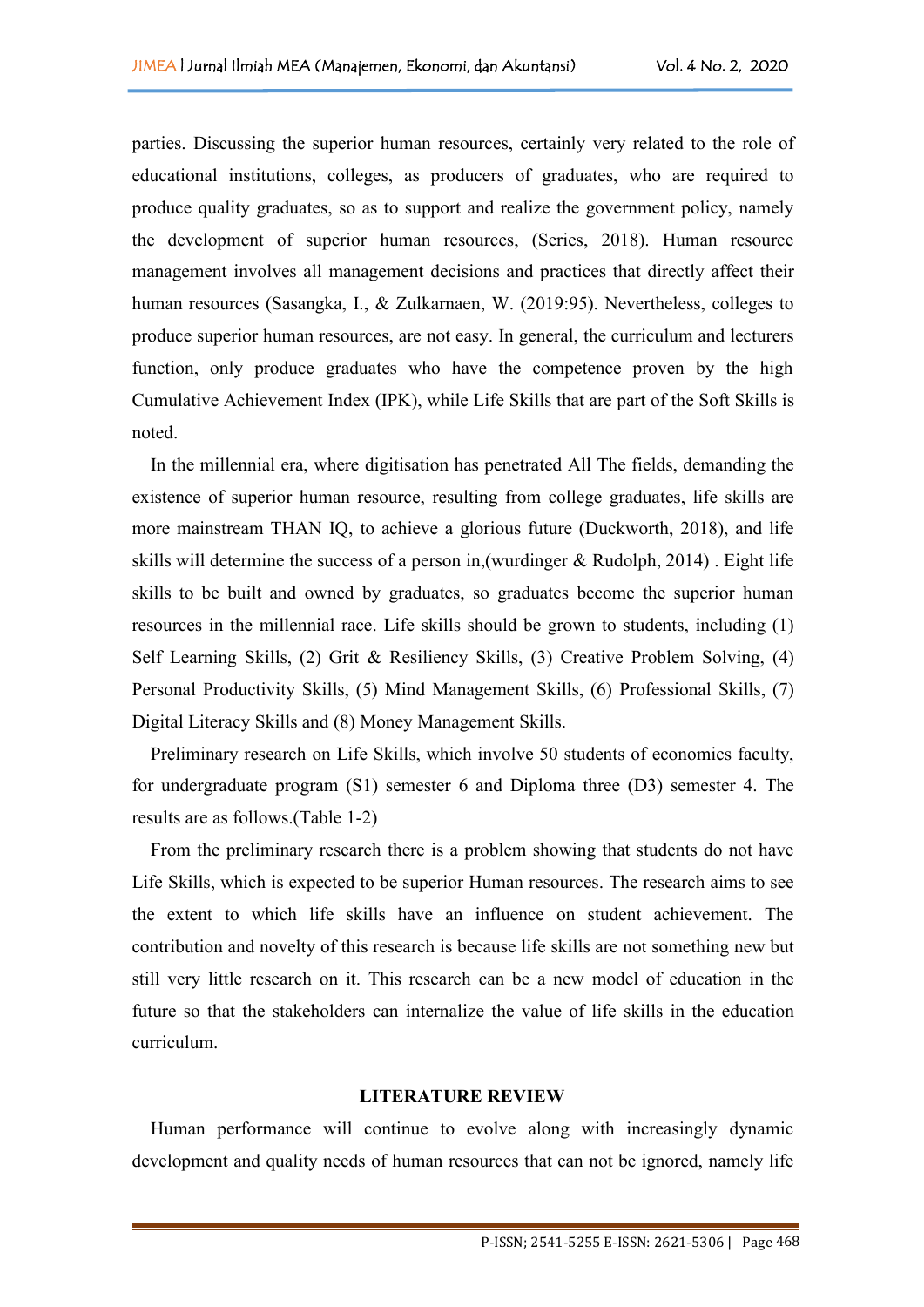skills or life skills needed in entering the workforce, in addition to academic competence, measured through the Cumulative Achievement Index (GPA), (Boxall, purcell, & Wright, 2020). Life skills demonstrate the level of ability, capacity and skills that are indispensable in the face of the dynamics of change in life, so that through life skills, can enjoy life with a happy and happiness, ("Life Skills from the Perspectives of Classroom and Science Teachers," 2018). Graduate College as a successor Generation Nation, which will fill and control the business world and spin the economy wheels. Universities have the obligation to equip graduates, not only academic skills or hard skills, but graduates must have soft skills, help graduates have life skills, which will lead graduates to face challenges and change dynamics and able to solve various problems. Education essentially enhances skills, knowledge, attitudes and abilities that can form self-reliance in learning and solve various problems, (Dewi, Poedjiastoeti, & Prahani, 2017). The educational principles associated with life skills include learning to know, learning to do, learning to be and learning to live together. According to (Norman  $&$  Jordan, 1998) one of the models of life literacy that was developed by the University of Lowa of the United States, which currently develops 4-H, includes head (brain), hand (heart), heart and Health (healthy). With 4-H model of life proficiency, human beings have the ability to overcome various living problems, through the ability to think, ability to work, ability to manage the soul/heart and good health quality.

Life Skills Model 4-H, can be explained as follows: Head (head): The prowess of life in the form of knowledge, reasoning, and creativity, including (a) the ability to think like giving birth to ideas, making decisions (decision making), and seeking explanations; and (b) management aspects that include resource utilization for achieving the objectives. Heart,the ability to interact with the environment (social), including (a) the ability to build relationships, communication, cooperation, partnerships, and mutual luck; and (b) the ability to have an attitude that illustrates self-understanding competence, has kindness, and has tolerance to others. Hand,ability of technical skills such as vocational skills. Competence Healthy,self-actualisation skills, and the ability to nurture and develop healthy lifestyles such as appearance, maintain hygiene, and behave healthily. The Formation oflife skills, will be influenced by cultural factors, (Street, 2012). Indonesia has a very strong culture of mutual cooperation, togetherness and interdependence are strong enough, making it difficult to assess personal performance.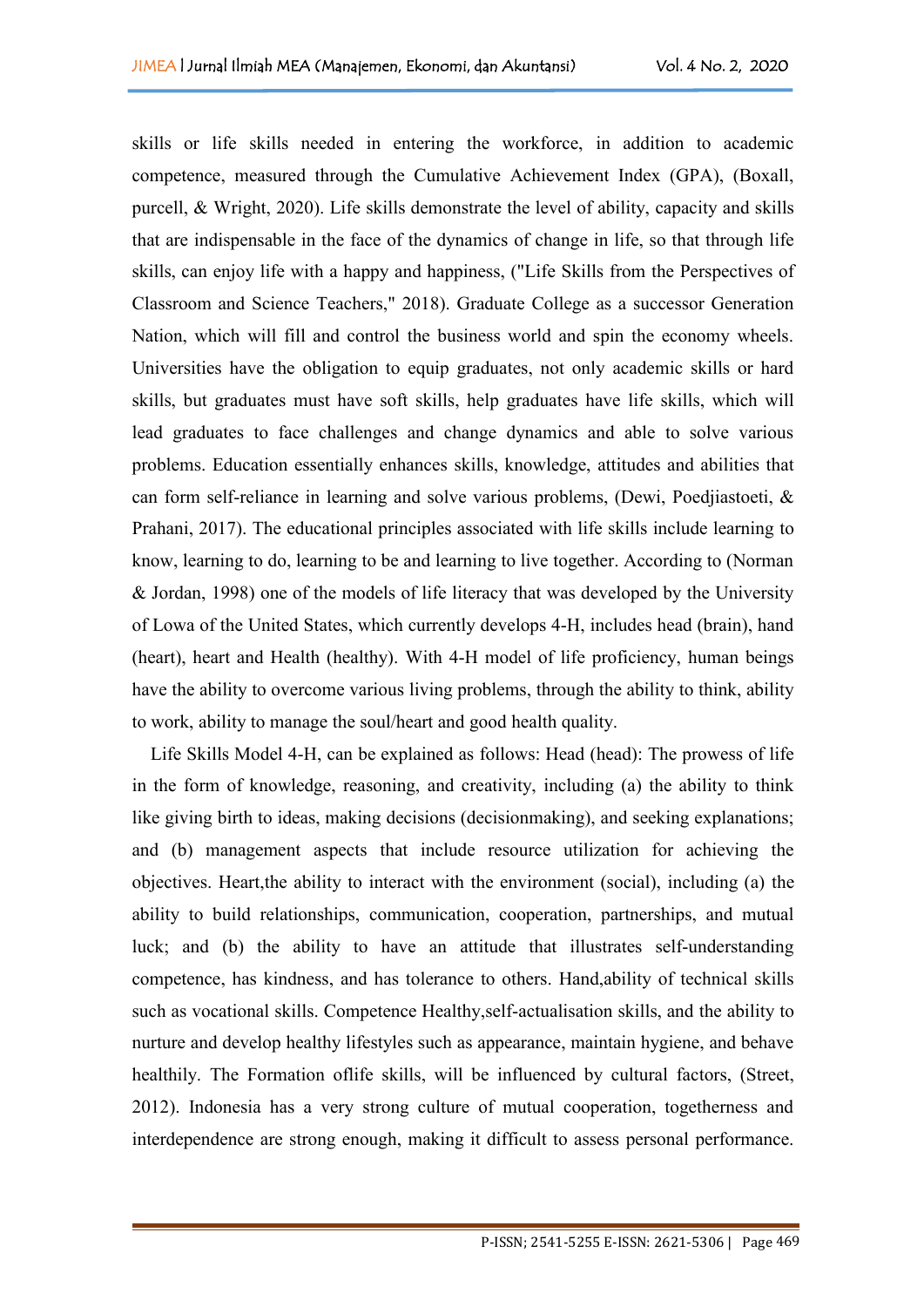Meanwhile, the integrated life Skills 4-H model is able to form the optimal success and performance, both individually and in the group (teamworks), (sohmen, 2018). A country's Superior Human resources can move the country to achieve a broad or specific goal. For Indonesia, the superior Human resources development (HUMAN RESOURCE) is expected to encourage Indonesia to be more productive, competitive, and flexibility in dealing with dynamic and risk-effective global challenges (Global  $\&$ Capital, 2019)

The criteria of superior human resource, including, (Fundamentals of human Resource management, n.d.): 1. Hunab resource who has a learner character. 2. Human resource are ready to live in a knowledge-based economy and driven by the development of technologically driven and knowlede based technology.3. Human resources are ready and quickly adapt to technology.4. Human resources that still can maintain the integrity of the aspects of humanism, such as creativity, manners, morality, common sense and ethics. To produce superior human resources, need to be supported lifeskills( Hanks, 2005) in This study will explore the welding of life Skills (life skills) that are always relevant needed to respond to the dynamics of the development of the Times, namely: 1. Self directed learning (self learning Skills) include: a) Set the skills you want to learn b) Set the Learning Plan c) Self-development through strategy learning by doing 2. Grit & Resiliency Skills, persistence and deep passion to struggle to achieve the long-term goal of being his dream. Includes: a) grow Grit Exercise b) growing mindest growth c) Avoid negative emotion d) out of smartphone addiction traps 3. Creative Problem Skills, skills to solve a variety of critical activities that impact the future. Includes: a) root Problem analysis b) formulated a creative solution plan c) Implementation of the solution plan 4. Personal Productivity Skills, important critical activity skills that can be done for the future. Includes: A. Focus and Attention 1). Avoid various distracting 2). Do Less and obsess 3). Strengthening muscle focus B. Time and Task 1). Write down three important things to work with every day 2).. Work on tasks that require high energy in the morning 3).. Avoid the attitude of postponing nuda jobs 4). Take advantage of freelancers C. Energy 1). The Power of Nutrition 2). The Power of Sleep 3). The Power of Excerse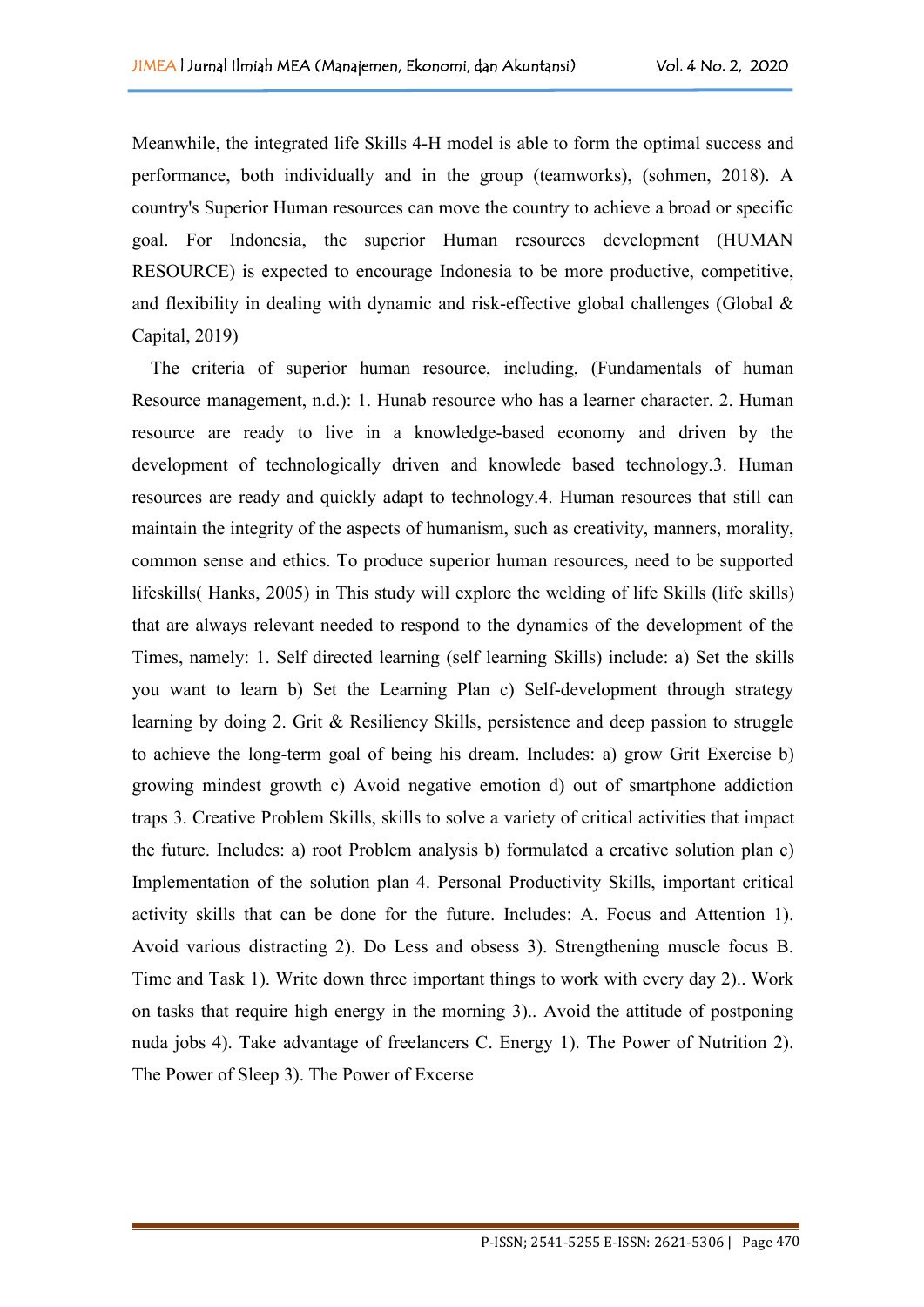### **METHODS**

This method is expected to explain and explore how life skills that occur based on the data obtained can also be known as the relationship between exogenous variables with endogenous variables in the study as the population is the entire student. Also, all student found in the West Java Region in 2020. Determined The number of samples of 299 respondents with the sampling technique used is nonprobability sampling with accidental sampling (Convenience Sampling) where not all members of the population have the opportunity to be sampled in the study, but anyone who happens to meet as a research sample as long as it meets the desired criteria as a sample. The questionnaire made contains questions that represent endogenous and exogenous variables measured with a Likert scale of 1-5, now it is caused by describing the indicators used in the research variable, and the questionnaire alternative answers have also been provided on each question so that respondents can easily choose one alternative solution that is considered following reality. As an analytical tool in this study using SEM (structural modeling equations) to test the relationship between latent variables namely the life skills with student leraning achievement, besides that it is also used to test the indicators so that we can assess the quality of measurements that have been carried out in the study, AMOS 23 software is used because the display of AMOS 23 in presenting statistical results is more informative.

#### **RESULT**

The table 3 illustrates the descriptive data based on respondents. From 299 Repsonden, the most female gender is 210 people (70.2%), the education of the most S1 is 257 people (86.0%), the respondents are most still semester 2, which is 141 people (47.2%) With the most widely-management courses of 210 people (70.2%). (Figure 1)

The calculation formula is used to predict parameters that dislike a component. The estimation method used in SEM analyses is based on the maximum probability. But before the comprehensive product SEM is created, the aspects make up each one of the variables must be checked first. The test will be performed by taking a look only at regression equation weight consequence in the Amos output table. If there is an estimation value for indicators that have an estimation value of  $\leq 0.5$ , the indicator can not be represented as a construct.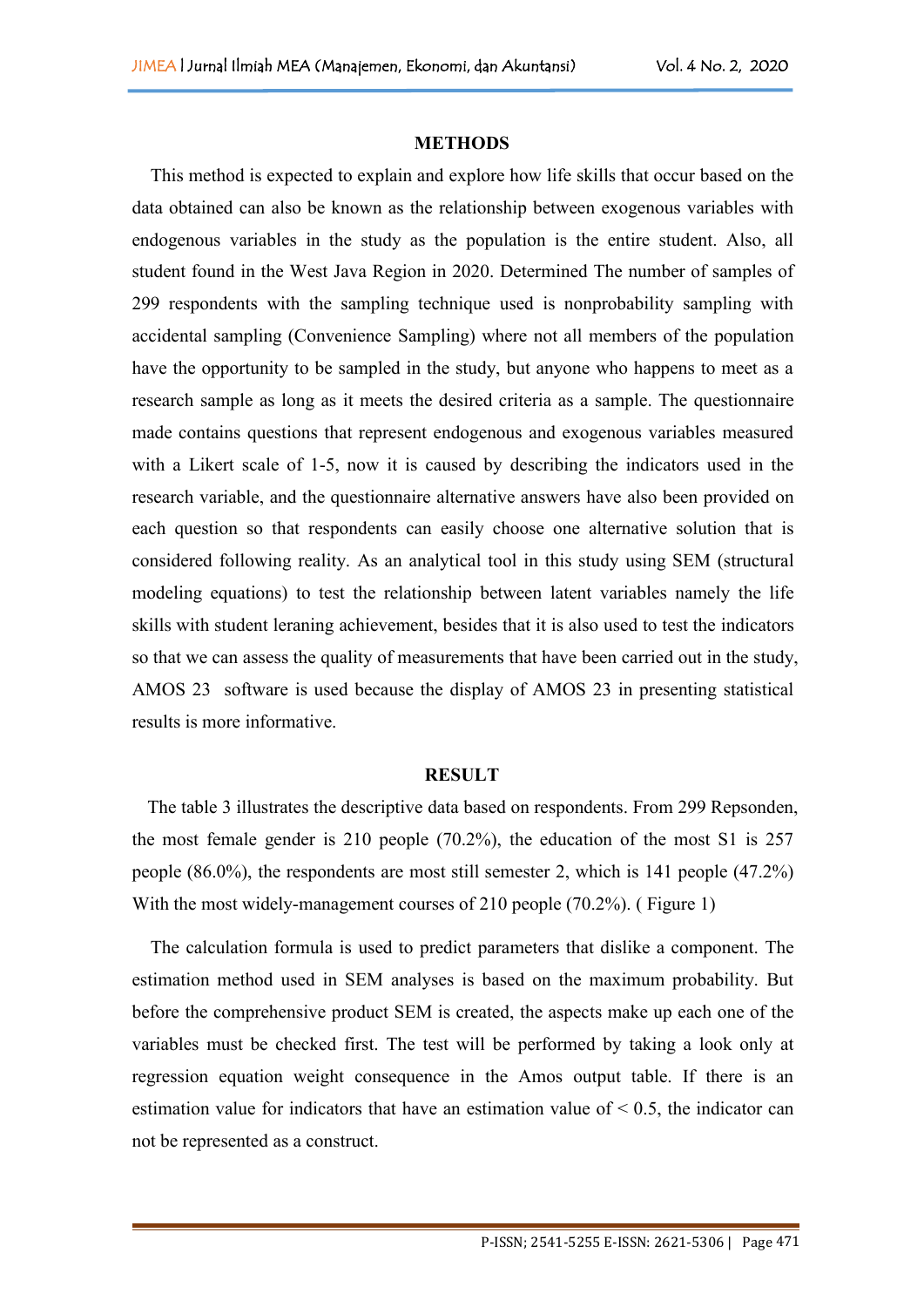The Table 4 shows the validation test result of the residual life skills variable, indicating that the loading value obtained in each of the observed variable is larger than 0.05. This means that each evident variable is declared to be valid when creating a construct. Result of the reliability test is shown that the valuation of CR (construct reliability) has to be above 0.7 and VE (extract variance) must be above 0.5 so that it can be proved that the entire construction has good build reliability.

The Table 5 illustrates the validation check result for the higher latent-SDM vector suggesting that the loading value range with each of the observed variable is higher than 0.5. This implies that each demonstrable variable is decided to declare to be valid when forming a construct. Result of the reliability test is shown that the price of CR (construct reliability) is above 0.7 and VE (extract variance) must be above 0.5 so that it can be conclusively proved that the entire construction has good construct reliability.

Based on the Table 6 can be known the value of the path coefficient between the variables positive value means when the Exsogen Variable increases then endogenous varabels will increase. Calculation result of t count is greater than T table  $(1.960)$ , meaning all Varabel have significant influence in other words all hypotheses acceptable

### **DISCUSSION AND CONCLUSIONS**

The first dimension of Life skills discussed is Self Learning skills, it is very important. For now we know, what we have learned for years in college, there is not much that can be applied today in the real world of work. How many people are working beyond the judges? How many courses have you learned and never used in the workforce today? The biggest education scandal is to create a massive scale of waste. Then, because of what many years learned, it is completely useless when entering into real reality. Self Learning (or self education) is the skills to do the learning process independently. In order to continually hone the skills we want to master. Self regulated learning is so much more important to this adult, (Amandu et al., 2013; Gentrup et al., 2020; Vrasidas & Glass, 2007). Complex the problems ranging from the easy to the complex such as The man in the work because of his many discrepancies), The failure of students in achieving learning achievements his coursework ,demanding new learning to be initiated and directed by himself. Likewise in today's learning,that learning One is aimed at freeing students from their needs for teachers,so students can continue to study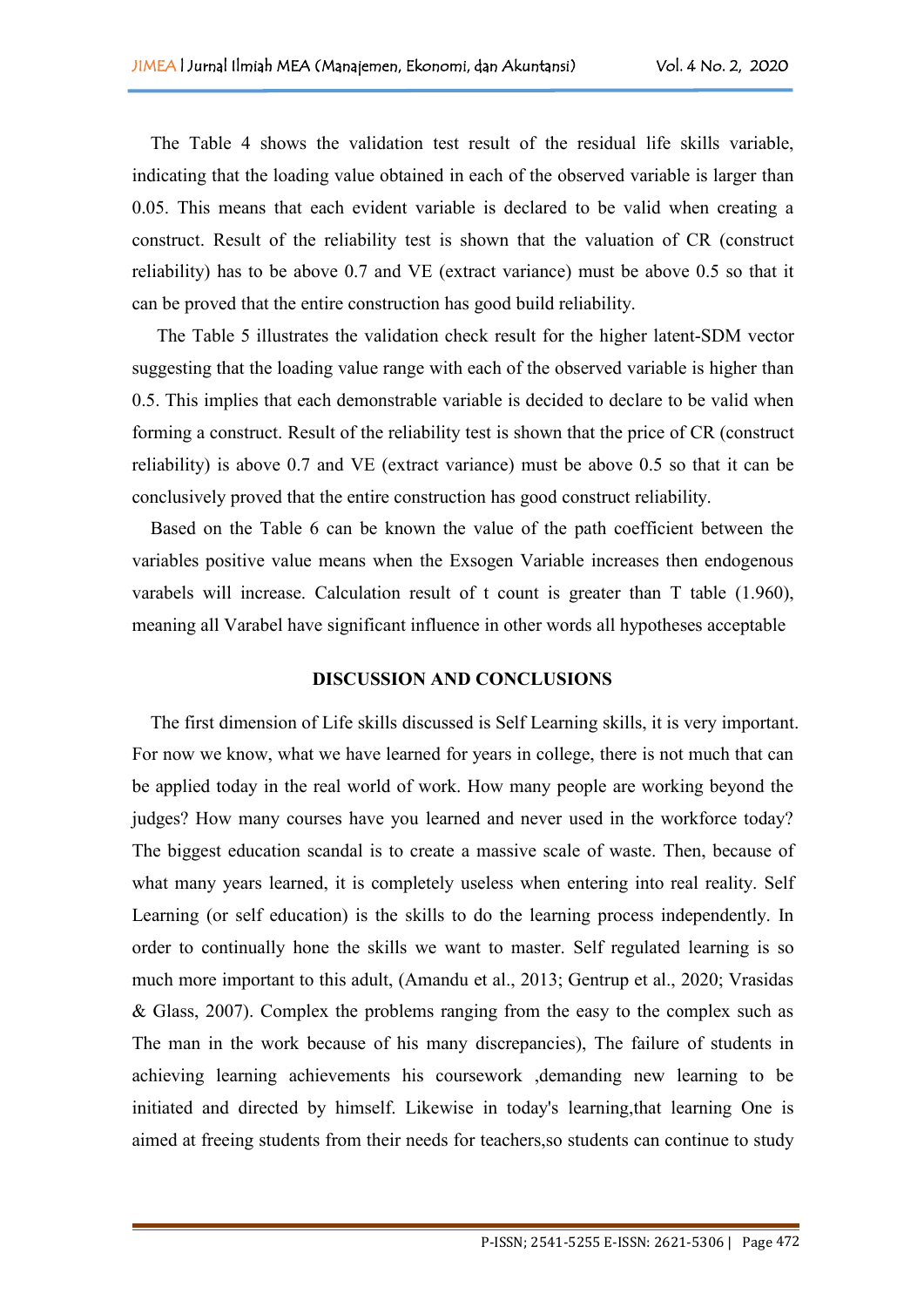independently

The second dimension is grit Development Skills. Grit development skills means it's your skill to cultivate persistence, persistence or endurance in your physical sequence, (Park et al., 2020; Sri Education, 2013). Dozens of scientific research shows grit turns the most epic pillar in determining future success. According to the study, this grit can be trained. The high grit can help students to be competent graduates in their field of expertise. The higher social, academic and financial challenges and pressures are also a source of stress for students. Self-adjusting to student-centered learning will require independence and effort or an active role of students as learners.

The third dimension of Creative problem Solving Skills The reality of life is full of various problems and various challenges. And most likely students fail to realize their dreams (either a career dream or a business dream) because you fail to conquer a variety of problems that confront creatively and thoroughly. Creative Problem solving skills meaning is when you encounter various obstacles, then your sense becomes long, and can always find a solution with complete. You continue to creatively find your way out tirelessly, (Kandemir & Gür, 2009; Montag-Smit & Maertz, 2017; Sri Education, 2013). You become resourceful (or have a self-reliance spirit to find a way out; and not a spoiled all-round inquiring ask for answers or solutions).

Dimension to four Personal Productivity Skills. Personal productivity skills means it's the skill to produce something epic (a remarkable) productively, (Babaee et al., 2014; Nayibe Rosado Mendinueta, 2017). Unfortunately, so many people are stuck "busy bustle". It looks very busy, multitasking, all the work felt, but after retrospect everything was nothing "high impact" and "remarkable". We spend so much time doing work, but in the end it feels that there is nothing "special" and memorable for our personal potential growth.

Dimension to five Mind Management Skills. Mind management skills is a skill that is also very crucial. Mind management skills means our ability to controland manage the power of our minds to focus, not easily be distraction by noises, while cultivating an optimistic and action-oriented mind, (Amini, 2016; Taucean et al., 2016) Mind management skills is the pillar because all of your actions and behaviors begin with the "power of Mind" in your mind. When your mind is easy to lose focus, or is easily tired and stuck, or is easily trapped in a negative aura (pessimistic, hesitant, easy to blame the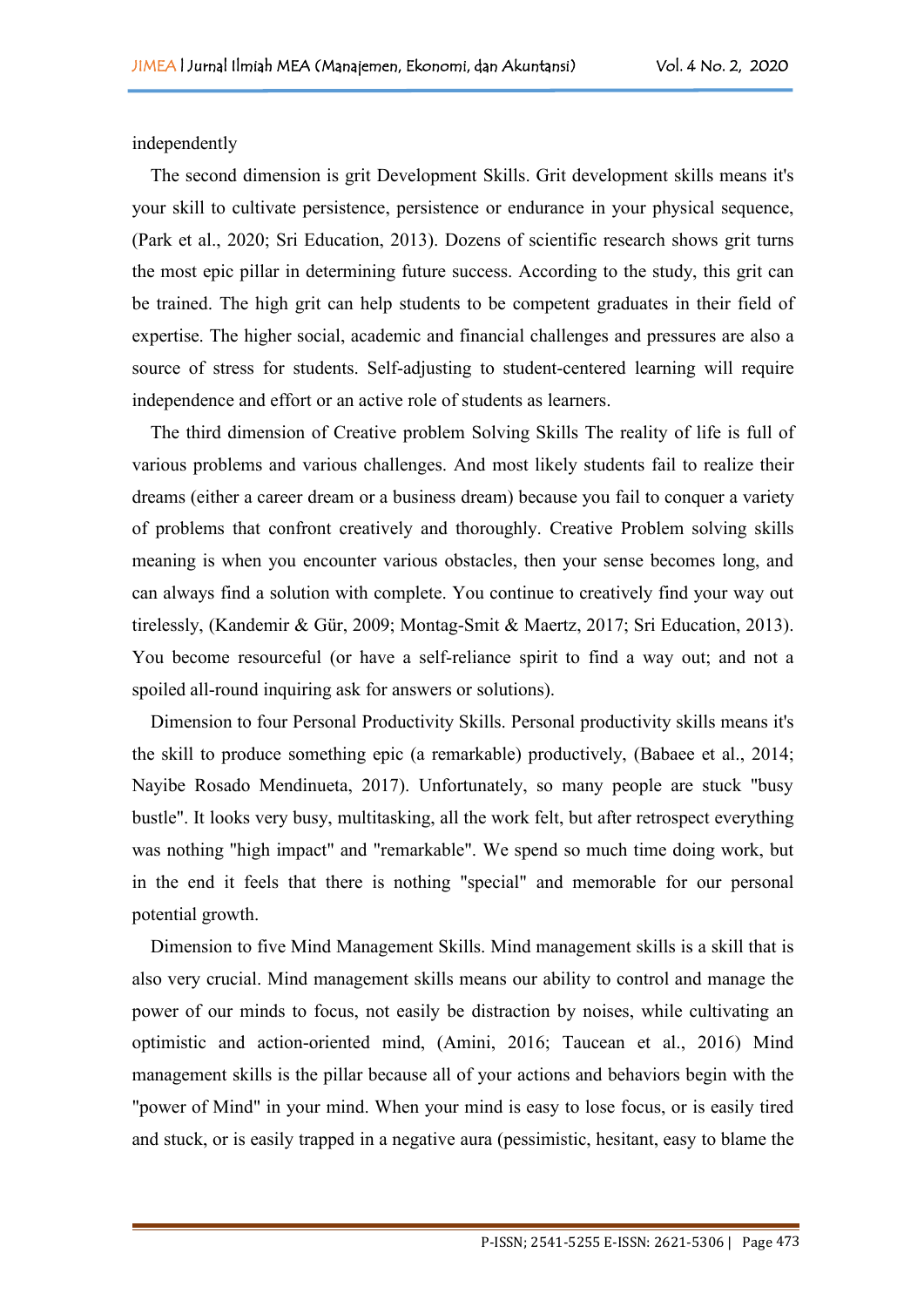other party, and a variety of other negative thoughts), then the way of future life can be more difficult and steep.

Dimension to six Professional manners. Professional manner or work etiquette that is professionally and full of manners, is important since thousands of years ago, and should remain relevant until the next 1000 years. Ethics is essentially a view of life and guidelines on how the person behaves. And ethics comes from human consciousness which is a clue about which deeds are good and which are bad, (Marketa, 2015; Wolpe, 2006). Ethics is also an assessment of qualifications for a person's actions attributed to a profession that is a job with special skills, demands knowledge and responsibility, devoted to the interests of the crowd, having a professional organization and gaining recognition from the community, as well as a code of ethics, so that ethics is a tool to control oneself for each member of the profession. More firmly it can be said that the role of ethics in the profession as a controlling conscience/code of ethics or not, therefore ethics here is a scientific mirroring in human behavior from the angle of good and bad norms. These moral behavior do not relate to only one or two individuals, or a group of individuals, but belong to any society, even the smallest group of families in a country. With these moral values, the number is likely to have the values that will govern life.

Dimension to the seventh Digital Literacy Skills. A way simple mastering literacy is to embed reading habits. According to Bolderston, 2008; Wolpe, 2006), the foundation for Building mastery of all sciences is a pleasure and reading habit. The Reading Craze is a positive activity that will make a person smarter than someone who doesnot have a habit of reading a student ready to be a generation who is able to face challenges with mastery of literacy. The intended literacy is information literacy, which can serve so that students are skilled in sorting and using information to be made material in the development of their people. Mastery of the literacy is also important for the young generation to know the development or progress of information. Students are ready to face competition in different aspects of life. For that, literacy should be an instilled culture ofearly Bukka so as to produce competent capable of understanding, managing, using, analyzing, and transforming information. It can make one able to recognize and develop the potential of self as an increasein the quality of self so as to compete in the international arena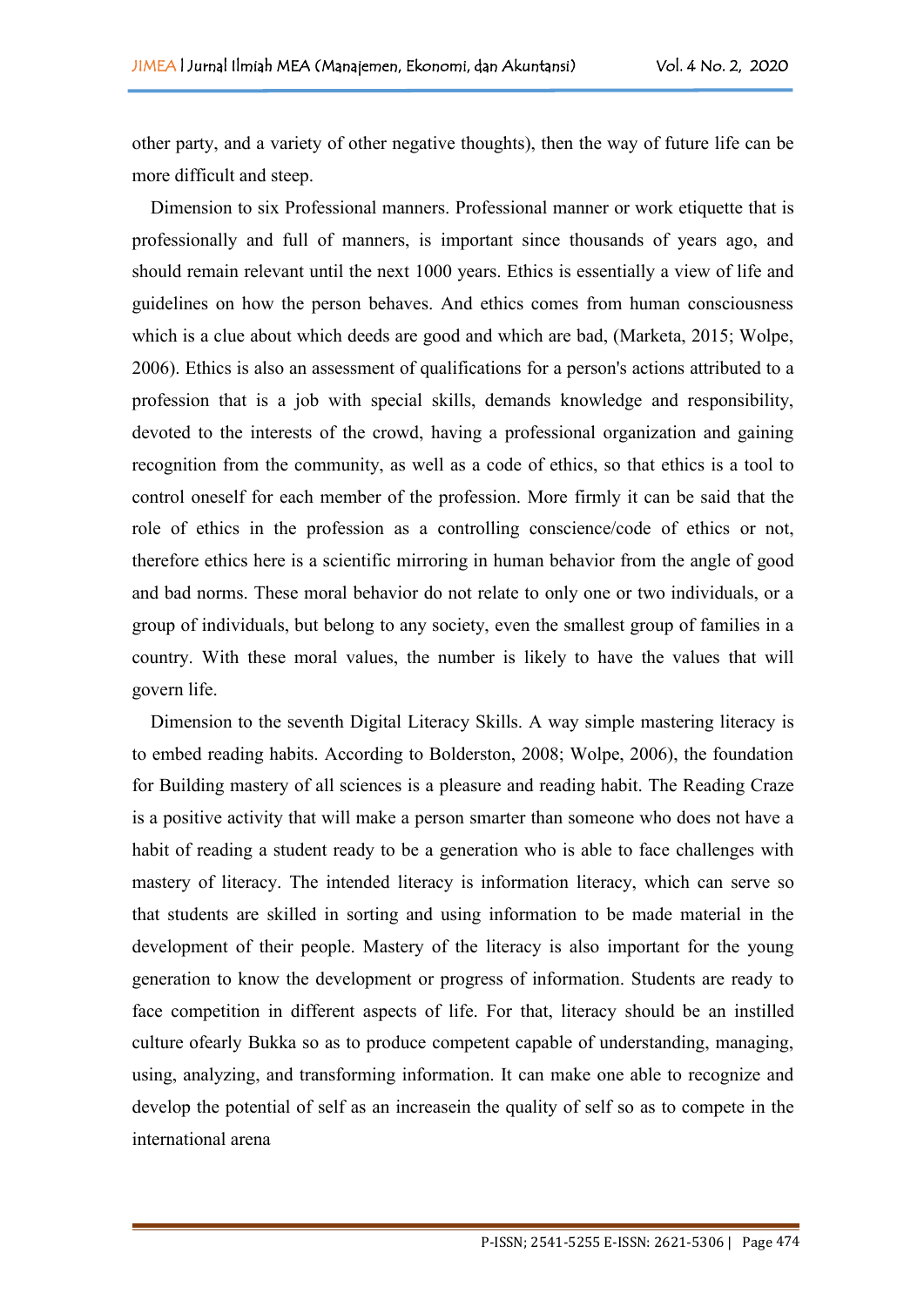Dimension to eight management skills. To realize students as superior management who has various roles in the organization or his company in the future is obliged to have some skills that can support the smooth activities. The skills of the manager are commonly referred to as management skills or managementskills. Simply put, what is meant by management skills is the individual knowledge and ability of a manager to meet the needs of carrying out certain tasks and also in carrying out their management functions. According to the (Lapiņa et al., 2014; Xu & Wang, 2009) superior human resource is obliged to have 3 basic management skills namely conceptual skills, skills related to others and technical skills. According to him, all three management skills are needed to be able to implement 4 basic functions in management. Based on Robert L. Katz's theory of management skills, engineering skills are more important for managers who are on the lower management level and more significant conceptual skills are required by high level management or peak management. While skills relating to others or Humanity Skills are considered equally important for all levels of management. In the future in the world of education must be included dimensions of life skills because this is a very important element in forming superior resources. Education that has not yet included the life skill dimensions is therefore important to make a breakthrough so that fast resources occur quickly

### **Acknowledgment**

This research is a grant from the University of Sangga Buana in a competitive grant scheme and is thanked to campus leaders who have provided support to the writers

### **REFERENCES**

- Amandu, G. M., Muliira, J. K., & Fronda, D. C. (2013). Using moodle e-learning platform to foster student self-directed learning : Experiences with utilization of the software in undergraduate nursing courses in a Middle Eastern university. *Procedia - Social and Behavioral Sciences*, *93*, 677–683. https://doi.org/10.1016/j.sbspro.2013.09.260
- Amini, A. (2016). Prioritization of General Skills of Managers in Impact on Fulfillment of Corporate Social Responsibility from Experts' Point of View (A Case of Nectar Industry of Urmia City). *Procedia - Social and Behavioral Sciences*, *230*(May), 396–404. https://doi.org/10.1016/j.sbspro.2016.09.050
- Babaee, R., Bt, W. R., Yahya, W., Sivagurunathan, S., Andarab, M. S., Rouhi, A., Nemati, M., & Arabmofrad, A. (2014). *Theory and Practice in Language Studies Let's Replace Words with Pictures: The Role of Pictures and Spatial Intelligence in Learning English Idioms The Mood and Modality in the Bible: A Systemic*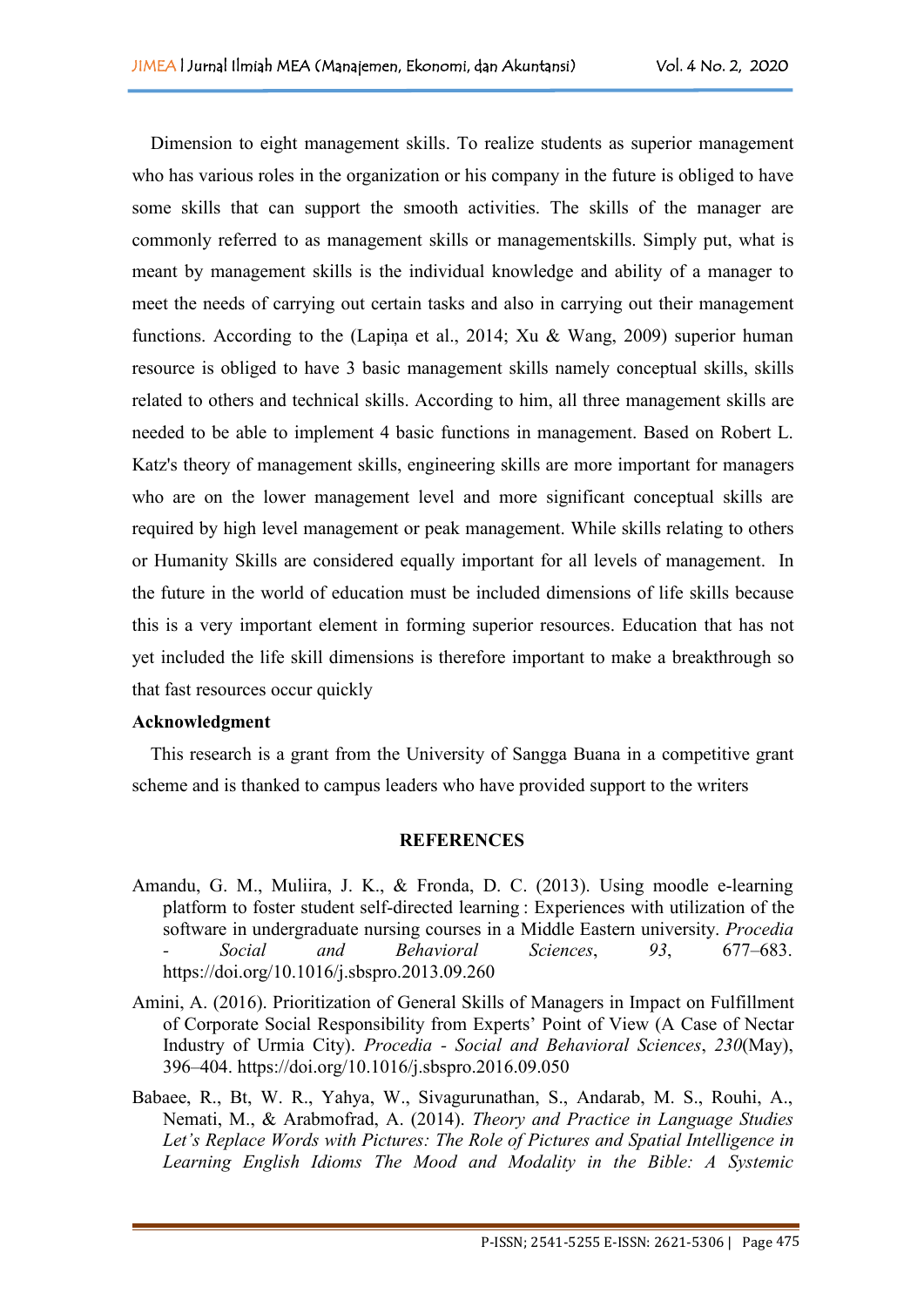*Functional Perspective Xi Wang Development of Interlanguage* . *4*(2). https://doi.org/10.4304/tpls.4.2.225-231

- Bolderston, A. (2008). *Writing an Effective Literature Review*. 39, 86–92. https://doi.org/10.1016/j.jmir.2008.04.009
- Boxall, P., Purcell, J., & Wright, P. M. (2020). *Human Resource Management : Scope , Analysis , and Significance 1 . 1 The Scope of HRM : Three Major Subfields*. *April*, 1–16. https://doi.org/10.1093/oxfordhb/9780199547029.003.0001
- Dewi, I. N., Poedjiastoeti, S., & Prahani, B. K. (2017). *Elsii learning model based local wisdom to improve students' problem solving skills and scientific communication*. *5*(1), 107–118.
- *Fundamentals of human resource management*. (n.d.).
- Gentrup, S., Lorenz, G., Kristen, C., & Kogan, I. (2020). Self-fulfilling prophecies in the classroom : Teacher expectations , teacher feedback and student achievement. *Learning and Instruction*, *66*(March 2019), 101296. https://doi.org/10.1016/j.learninstruc.2019.101296
- Global, D., & Capital, H. (2019). *Leading the socialenterprise : Reinvent with a human focus*.
- Hanks, S. H. (2005). *Journal of Management Education*. *June*. https://doi.org/10.1177/1052562904267538
- Hasibuan, H. S. (2017). *Indonesia The Development and Labor Situation in Indonesia*. *November*.
- Kandemir, M. A., & Gür, H. (2009). The use of creative problem solving scenarios in mathematics education: views of some prospective teachers. *Procedia - Social and Behavioral Sciences*, *1*(1), 1628–1635. https://doi.org/10.1016/j.sbspro.2009.01.286
- Lapiņa, I., Maurāne, G., & Stariņeca, O. (2014). Human Resource Management Models: Aspects of Knowledge Management and Corporate Social Responsibility. *Procedia - Social and Behavioral Sciences*, *110*, 577–586. https://doi.org/10.1016/j.sbspro.2013.12.902
- *Life Skills from the Perspectives of Classroom and Science Teachers*. (2018). *March*. https://doi.org/10.29329/ijpe.2018.129.4
- Marketa, L. (2015). *The perception of ethics in business : analysis of research results*. *34*(15), 156–163. https://doi.org/10.1016/S2212-5671(15)01614-7
- Montag-Smit, T., & Maertz, C. P. (2017). Searching outside the box in creative problem solving: The role of creative thinking skills and domain knowledge. *Journal of Business Research*, *81*(November 2016), 1–10. https://doi.org/10.1016/j.jbusres.2017.07.021
- Nagy, J., Ol, J., & Erdei, E. (n.d.). *The Role and Impact of Industry 4 . 0 and the Internet of Things on the Business Strategy of the Value Chain — The Case of Hungary*. https://doi.org/10.3390/su10103491
- Nayibe Rosado Mendinueta, K. C. (2017). Journal of Language Teaching and Research. *Journal of Language Teaching and Research*, *8*(2), 1–444. http://www.academypublication.com/ojs/index.php/jltr/article/view/jltr0606125712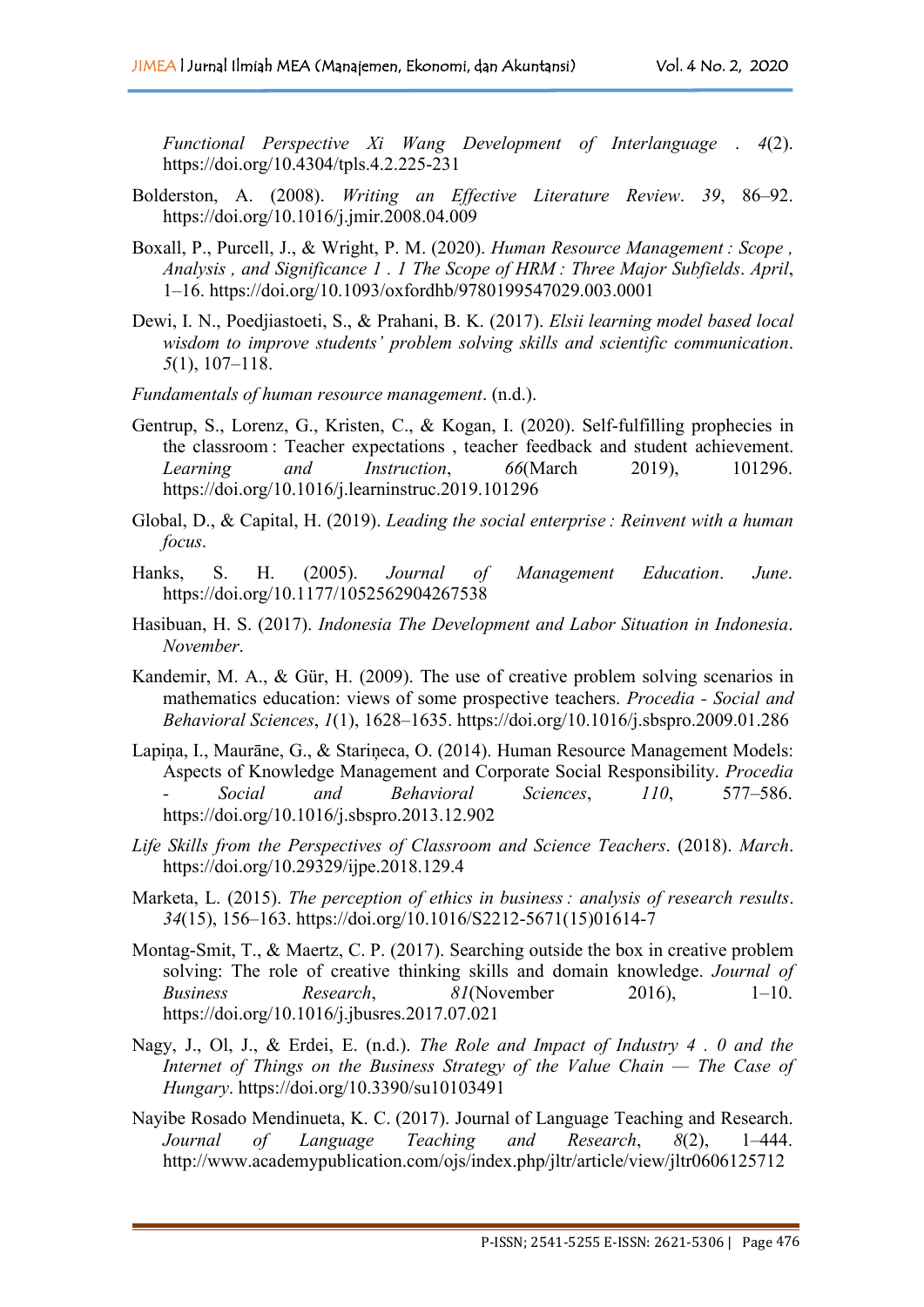68/452%0Ahttps://www.mendeley.com/catalogue/dca028ce-4a98-36be-97c1 dcd6d6336f5b/

Norman, M. N., & Jordan, J. C. (1998). *Targeting Life Skills In 4-H i*. *99*, 1–3.

- Oey-gardiner, M., & Gardiner, P. (2014). *INDONESIA ' S DEMOGRAPHIC DIVIDEND OR WINDOW OF OPPORTUNITY ? 39*(2), 481–504.
- Park, D., Tsukayama, E., Yu, A., & Duckworth, A. L. (2020). Journal of Experimental Child The development of grit and growth mindset during adolescence. *Journal of Experimental Child Psychology*, *198*, 104889. <https://doi.org/10.1016/j.jecp.2020.104889>
- Sasangka, I., & Zulkarnaen, W. (2019). Pengembangan Model Seleksi Dalam Upaya Membentuk Integritas & Independensi Anggota Kpu Kabupaten/Kota. Jurnal Ilmiah MEA (Manajemen, Ekonomi, & Akuntansi), 3(1), 95-115. http://journal.stiemb.ac.id/index.php/mea/article/view/101
- Series, C. (2018). *Competency-based training model for human resource management and development in public sector Competency-based training model for human resource management and development in public sector*.
- Sohmen, V. (2018). *Leadership and teamwork : Two sides of the same coin Leadership and Teamwork : Two Sides of the Same Coin*. *October*. https://doi.org/10.13140/RG.2.1.4241.7766
- Sri Education. (2013). *Promoting Grit, Tenacity, and Perseverance*.
- Street, C. (2012). *Global Life Skills Education Evaluation*. *February*.
- Taucean, I. M., Tamasila, M., & Negru-Strauti, G. (2016). Study on Management Styles and Managerial Power Types for a Large Organization. *Procedia - Social and Behavioral Sciences*, *221*, 66–75. https://doi.org/10.1016/j.sbspro.2016.05.091
- Vrasidas, C., & Glass, G. V. (2007). Teacher professional development and ICT: Strategies and models. *Teachers College Record*, *109*(14), 87–102. https://doi.org/10.1111/j.1744-7984.2007.00116.x
- Wolpe, P. R. (2006). *Commentary Reasons Scientists Avoid Thinking about Ethics*. 1023–1025. https://doi.org/10.1016/j.cell.2006.06.001
- Wurdinger, S., & Rudolph, J. (2014). *A dif erent type of success : teaching important life skills through project based learning*. *April*. https://doi.org/10.1177/1365480209105576
- Xu, H. hua, & Wang, Y. hua. (2009). Training system design for middle-level manager in coal enterprises based on post competency model. *Procedia Earth and Planetary Science*, *1*(1), 1764–1771. <https://doi.org/10.1016/j.proeps.2009.09.270>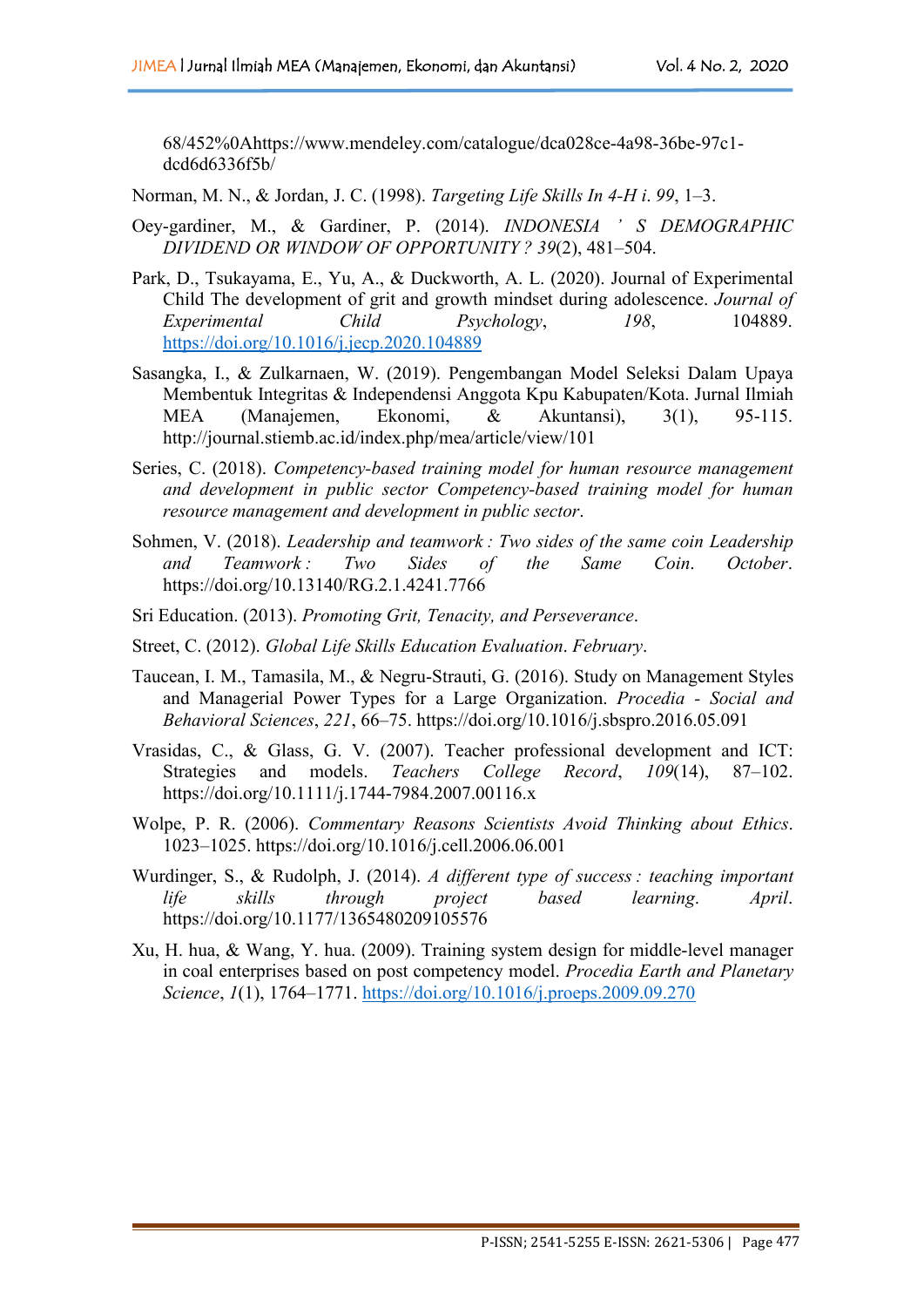

**FIGURE AND TABLE**

**Figure 1. Structural Model Diagram Path**

|  |  | Table 1 Preliminary research Results |  |
|--|--|--------------------------------------|--|
|--|--|--------------------------------------|--|

| No | Types of Skills                     | Scorecard |
|----|-------------------------------------|-----------|
|    | Self Learning Skills                | 3.0       |
|    | Grit & Resiliency Skills            | 3.1       |
|    | Creative Problem Solving            | 3.2       |
|    | <b>Personal Productivity Skills</b> |           |
|    | Mind Management Skills              | 3.0       |
|    | <b>Professional Manner</b>          | 2.9       |
|    | Digital Literacy Skill              | 3.2       |
|    | Management Skill                    | 2.9       |
|    | Average                             | 3.05      |

Source: Questionnaire, processed, 2020.

| Table 2. Interpretation of respondents 'responses |  |
|---------------------------------------------------|--|
|---------------------------------------------------|--|

| Average value of Likert scale | Interpretation |  |
|-------------------------------|----------------|--|
| 1 to 1.8                      | Very not good  |  |
| 1.81 to 2.60                  | Not good       |  |
| 2.61 to 3, 40                 | Good enough    |  |
| 3.41 to 4.20                  | Good           |  |
| 4.21 to $5$                   | Excellent      |  |

Source: Questionnaire, processed, 2020.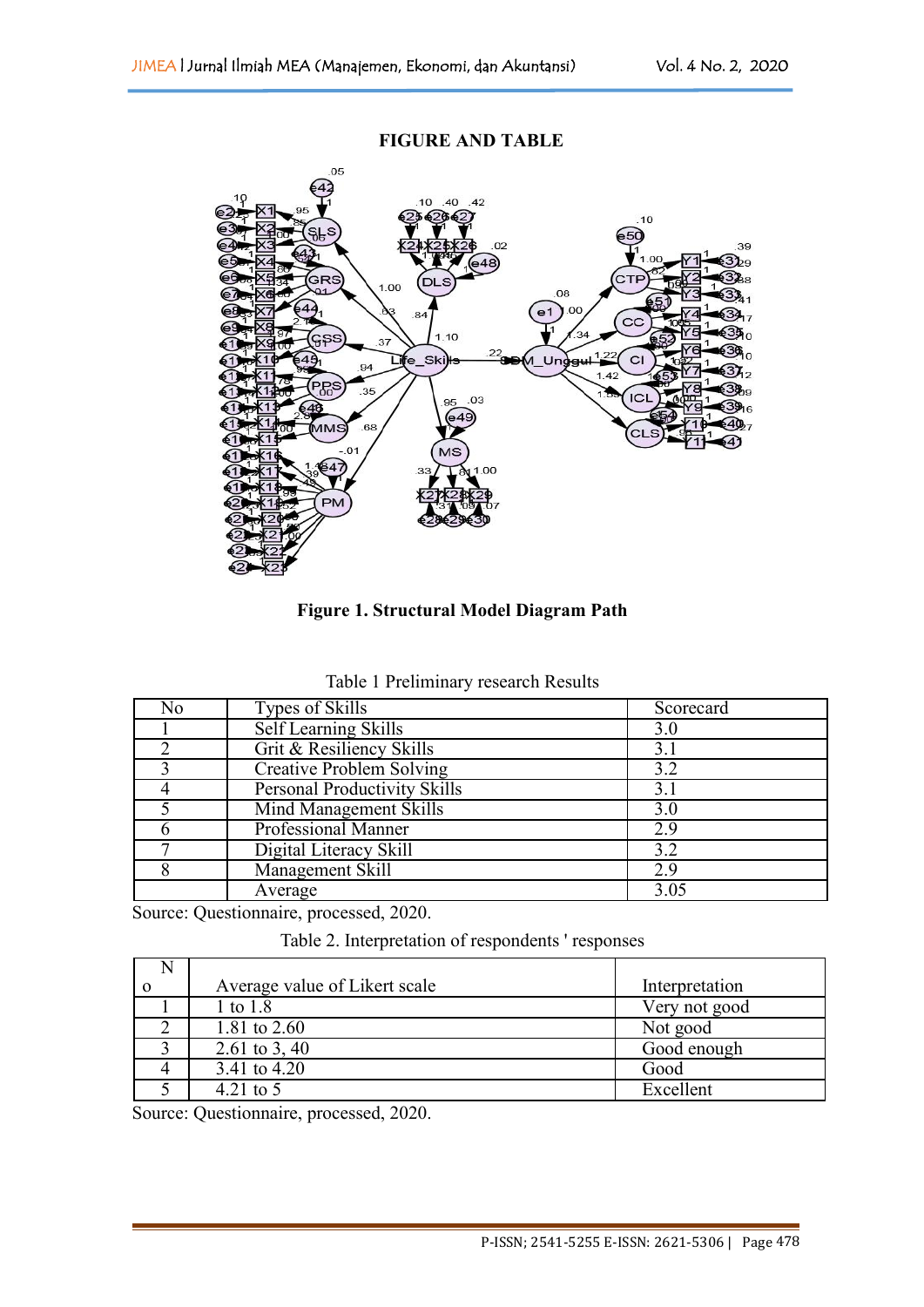|                | Table 3 Descriptive |               |  |
|----------------|---------------------|---------------|--|
|                | ${\bf F}$           | $\frac{0}{0}$ |  |
| Gender         |                     |               |  |
| Male           | 89                  | 29.8          |  |
| Women          | 210                 | 70.2          |  |
| Education      |                     |               |  |
| D <sub>3</sub> | 42                  | 14.0          |  |
| $S-1$          | 257                 | 86.0          |  |
| Semester       |                     |               |  |
| $\overline{2}$ | 141                 | 47.2          |  |
| 3              | 5                   | 1.7           |  |
| 4              | 125                 | 41.8          |  |
| 5              | 5                   | 1.7           |  |
| 6              | 14                  | 4.7           |  |
| 7              | $\overline{2}$      | .7            |  |
| 8              | $\overline{7}$      | 2.3           |  |
| Courses        |                     |               |  |
| Accounting     | 89                  | 29.8          |  |
| Management     | 210                 | 70.2          |  |

Table 3 Descriptive

Table 4, The Validity Test And The Latent Life Skills Variable Relaibility

|               | Latent variables        | Indicator<br>S | $\Lambda$ | $\lambda^2$ | ${\bf E}$ | Cr   | Ve   |
|---------------|-------------------------|----------------|-----------|-------------|-----------|------|------|
|               |                         | X1             | 0957      | 0916        | 0096      | 0950 | 0863 |
|               | Sls                     | X2             | 0877      | 0769        | 0251      |      |      |
|               |                         | X3             | 0970      | 0941        | 0071      |      |      |
|               |                         | X4             | 0506      | 0256        | 0418      |      |      |
|               | <b>GR</b>               | X5             | 0913      | 0834        | 0073      |      | 0829 |
|               | S                       | X <sub>6</sub> | 0959      | 0920        | 0077      | 0949 |      |
|               |                         | X7             | 0964      | 0929        | 0038      |      |      |
|               |                         | X <sup>8</sup> | 0841      | 0707        | 0330      | 0881 | 0721 |
| <b>LIFE</b>   | $\mathrm{C}\mathrm{ss}$ | X9             | 0971      | 0943        | 0040      |      |      |
| <b>SKILLS</b> |                         | X10            | 0550      | 0303        | 0385      |      |      |
|               |                         | X11            | 0951      | 0904        | 0101      |      |      |
|               | Pps                     | X12            | 0947      | 0897        | 0069      | 0962 | 0895 |
|               |                         | X13            | 0934      | 0872        | 0143      |      | 0742 |
|               | Mm                      | X14            | 0956      | 0914        | 0102      |      |      |
|               | ${\bf S}$               | X15            | 0543      | 0295        | 0319      | 0842 |      |
|               |                         | X16            | 0866      | 0750        | 0362      |      |      |
|               | Pm                      | X17            | 0477      | 0228        | 0258      | 0947 | 0702 |
|               |                         | X18            | 0597      | 0356        | 0216      |      |      |